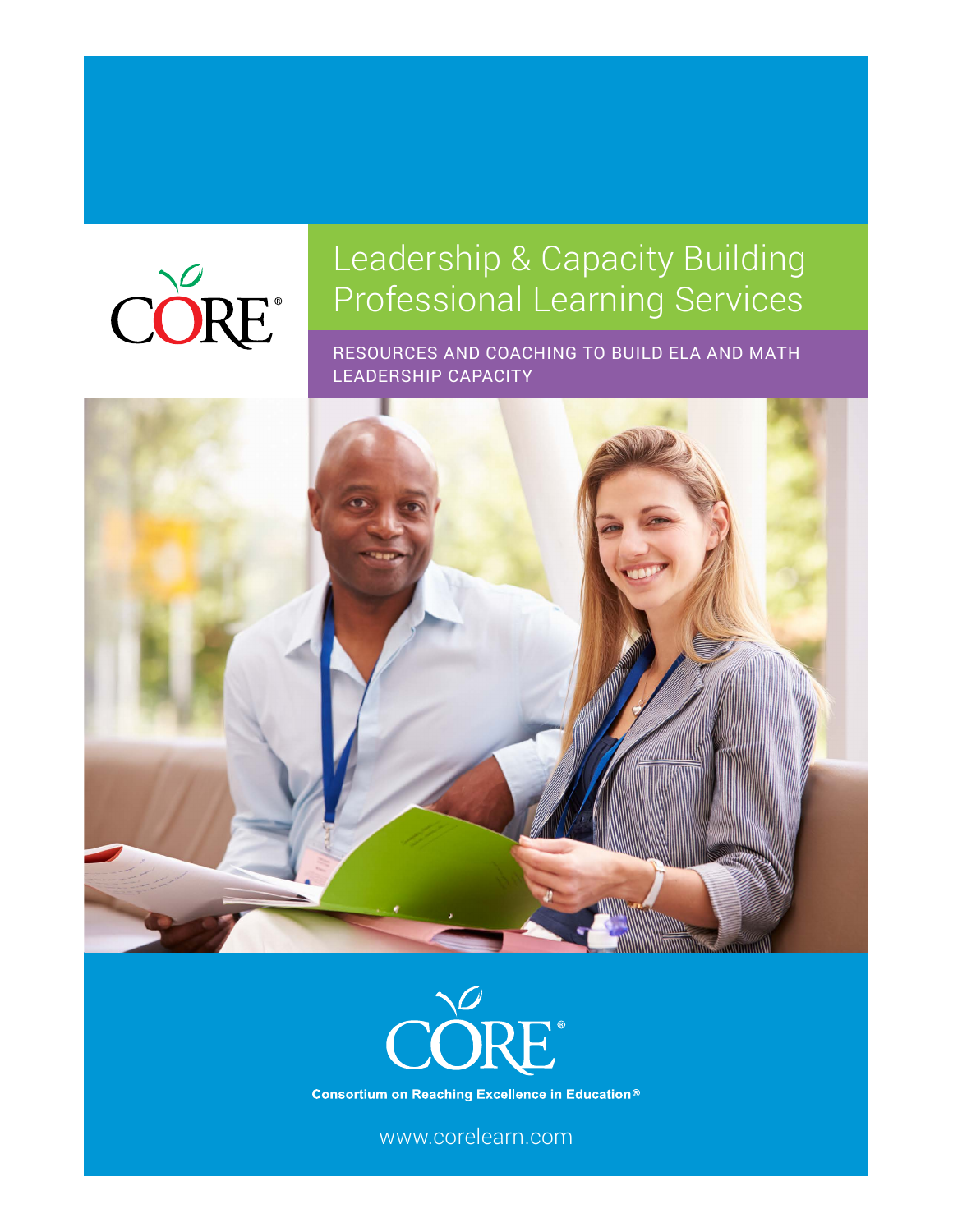This overview of CORE's professional learning services will help you select the offerings and products that align best with the needs of your district or school. If you'd like a free consultation with a CORE Professional Learning Expert about leveraging our expertise and experience to prepare your team to lead transformative instructional change, please call us at **888.249.6155** or email **info@corelearn.com.**

## True Instructional Change Begins with Strong Leadership

*Professional learning that delivers lasting instructional change*

Knowledgeable and skillful leadership is critical to ensuring ELA and math instructional effectiveness, teacher satisfaction and student achievement.

CORE's approach to instructional change starts with building leadership skills and institutional capacity. Over multiple site visits, a CORE Instructional Implementation Expert works side by side with site leaders to:

- **h** Share knowledge
- $\blacksquare$  Mentor
- **Implement Multi-Tiered System of Supports (MTSS)**
- $\blacksquare$  Facilitate data-study
- **Develop plans to ensure ongoing professional learning and sustained academic** achievement
- $\blacksquare$  Conduct learning walks to see instruction

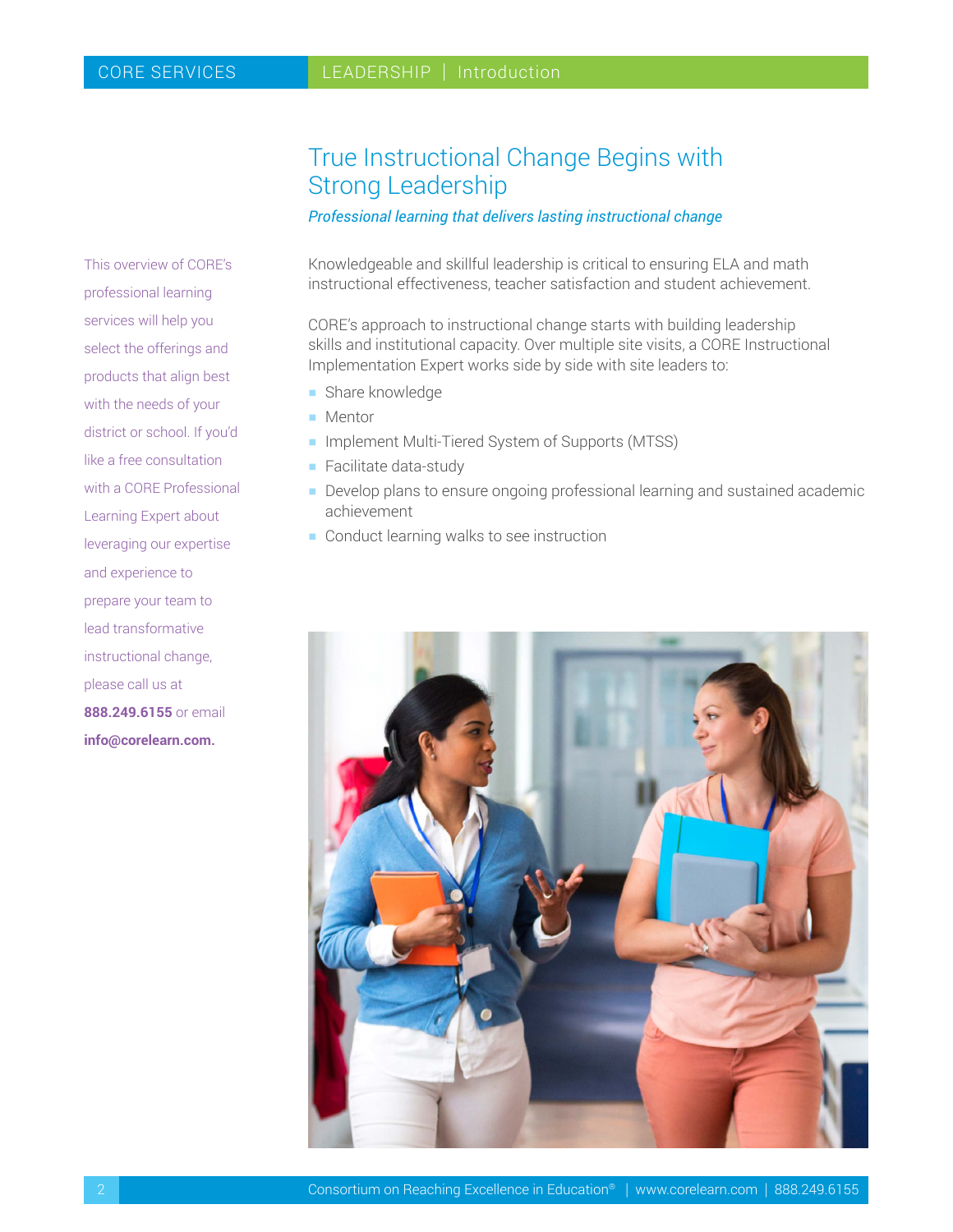# <span id="page-2-0"></span>TABLE OF CONTENTS

### Leading for Learning: Leadership Capacity Building

| Designing and Implementing Multi-Tiered Systems of Support (MTSS)7 |  |
|--------------------------------------------------------------------|--|
|                                                                    |  |
| Academic Leader Practicum, Elementary or Adolescent Level  9       |  |

## Training of Trainers and Certifications

## Site Implementation and Coaching Support Services

| CORE Site Implementation, Standards Alignment, Consultation,            |  |
|-------------------------------------------------------------------------|--|
| Material Selection, and Program Implementation 14                       |  |
| Standards Mapping Facilitated Work Group, ELA and Mathematics  18       |  |
| Program Planning: Connecting Objectives, Assessments, and Key Topics 19 |  |

#### Success Stories

| Educator Professional Learning that Leads to Sustained Improvement |
|--------------------------------------------------------------------|
|                                                                    |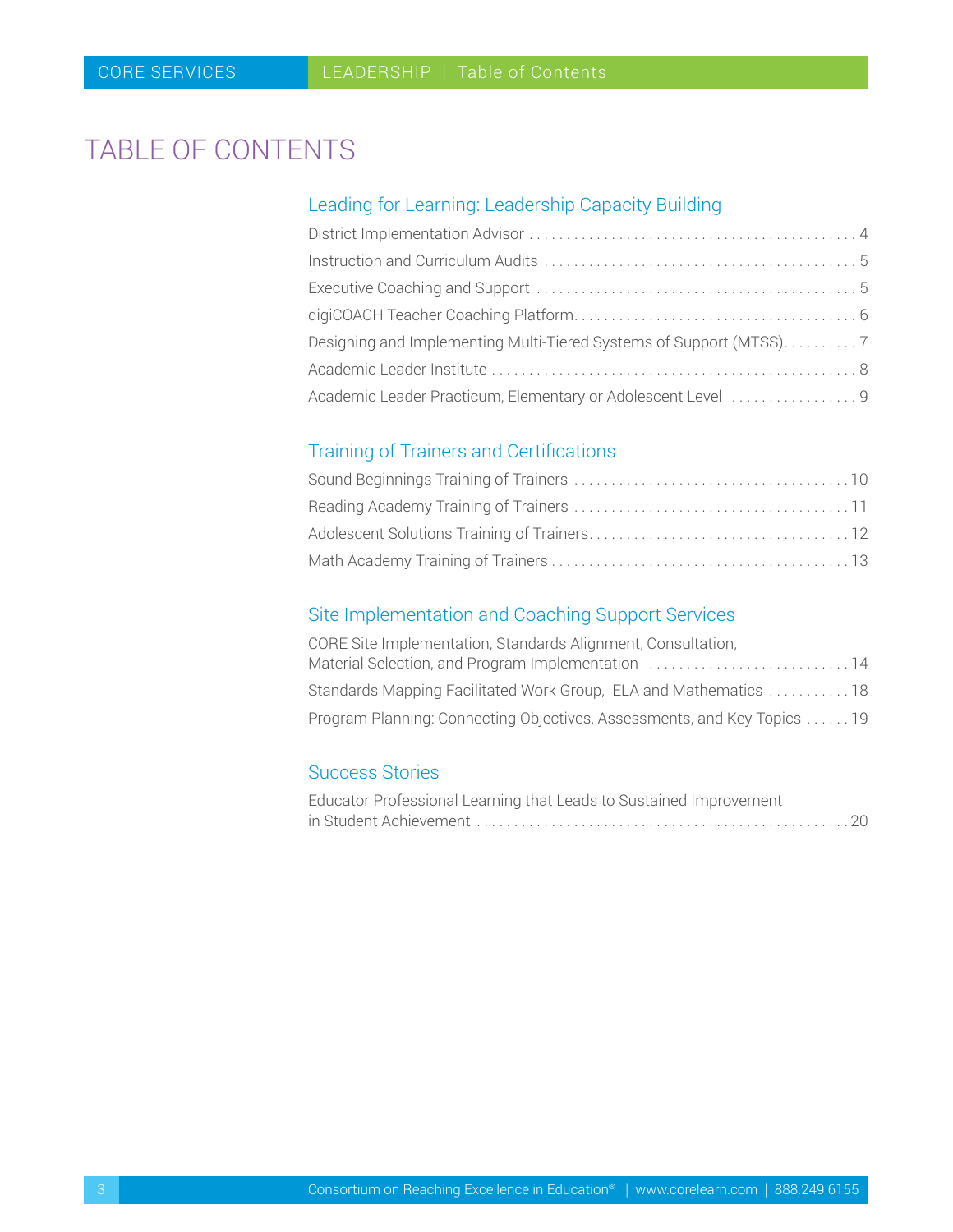# <span id="page-3-0"></span>LEADING FOR LEARNING: LEADERSHIP CAPACITY BUILDING

## District Implementation Advisor

Levels: Elementary and/or middle and high school

Audience: District leadership, including superintendents, instructional team, CAOs, principals

Format: On-site and electronic and phone contact

Materials: Selected applicable resource and observation materials, templates and forms developed during work, customized to your needs As schools and districts implement the Common Core and other state standards, intensive implementation support may become necessary. CORE is known for its technical expertise in turning around struggling districts. Our consultants provide specific and rigorous implementation support for many published programs, both core and intervention, and we get results! Full district implementation of a comprehensive and effective literacy and math plan designed to prepare students for your academic standards is essential to ensure aligned and coherent instruction. In districtwide projects, CORE assigns a District Implementation Advisor, an expert who works closely with the superintendent and district and site administrators and coaches, and serves as the liaison to CORE.

The Implementation Advisor provides the following services.

#### In the District

- $\blacksquare$  Plan and strategize with the superintendent and cabinet
- **Facilitate the alignment of ELA and math curriculum to standards, including the** Common Core State Standards
- **Implement MTSS/RtI**
- $\blacksquare$  Plan, develop, or fine-tune literacy/math plans with district leadership
- **-** Lead walk-through visits to established demonstration sites to calibrate observations
- Develop and implement an assessment system, pacing plans, and intervention plans
- $\blacksquare$  Review and provide training in program elements and routines to leadership
- $\blacksquare$  Perform regular implementation status checks and problem-solve implementation challenges
- Mentor and train literacy and math specialists/coaches to be effective in their roles
- $\blacksquare$  Facilitate district-level data study
- Conduct board presentations as requested

#### Outside the District

- **Prepare reports and analysis (from CORE)**
- $\blacksquare$  Provide electronic and phone communication
- **Coordinate communication with other CORE team members**
- Develop special templates, forms, and agendas as needed

#### Participant Outcomes

- Build capacity of site and district administrators to manage and monitor literacy/mathematics instruction.
- $\blacksquare$  Facilitate district literacy/ mathematics planning, communication, and coordination.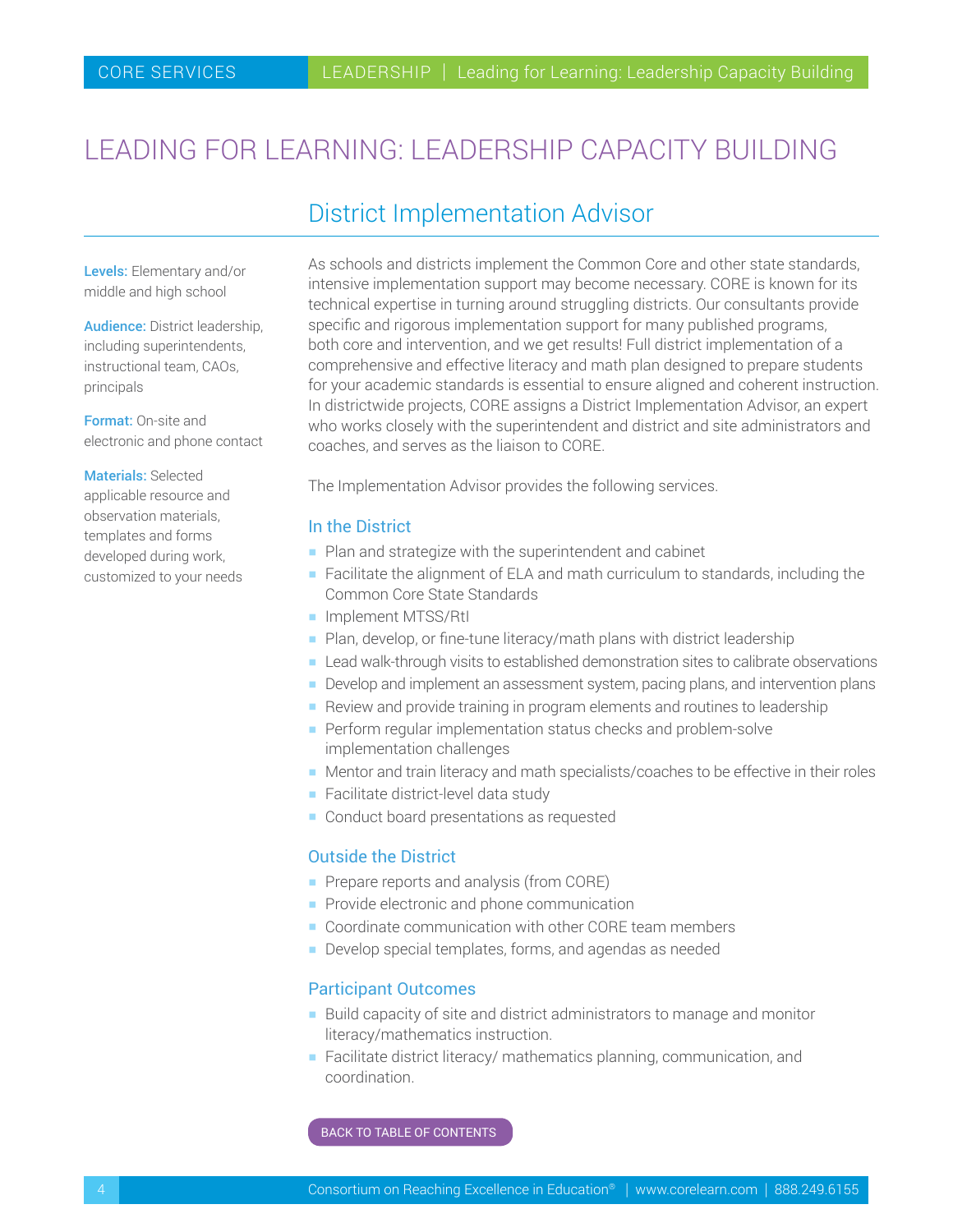## Instruction and Curriculum Audits

<span id="page-4-0"></span>Levels: PreK–12

Audience: District leadership, including superintendents, instructional team, CAOs, principals, teachers, instructional teacher leaders

The purpose of an Instruction and Curriculum Audit is to look carefully at the instructional program, including curriculum, assessment, professional development, leadership, classroom instruction, and support services. The focus is on the quality of implementation of evidence-based practices and curricula in literacy and math leading to mastery of rigorous standards. The service includes the following:

- An online pre-visit teacher survey
- **Pre-visit collection of assessment data**
- **Pre-visit information of curriculum and assessment products currently in use**
- **Visitation to identified sites to observe classroom instruction**
- **Focus group interviews, including teachers, administrators, parents and** students when appropriate
- $\blacksquare$  Curriculum materials review

Following the visit, a comprehensive report of findings is provided to the contracting party and the schools participating. Findings will include strengths as well as areas requiring attention and recommendations for improvement, including recommended professional development and curriculum selection.

#### Participant Outcomes

- A report of findings and next steps and recommended actions for the school/ district leadership to implement
- $\blacksquare$  A recommended plan for professional development

[BACK TO TABLE OF CONTENTS](#page-2-0)

## Executive Coaching and Support

During Site Implementation visits, a CORE leadership expert will work closely with the building administrators in a mentoring relationship to provide deep support, planning and just-in-time information. Each site visit will include ongoing standards implementation work, collaborative planning between the CORE staff and the site administration, problem-solving discussions, review of data and plans for interventions for staff and students, and ongoing classroom walk-throughs. Each session will culminate with joint planning and follow-up. The CORE staff will continue to support the administrators through email and periodic phone conferences. Every monthly visit cycle will be followed by a written summary report.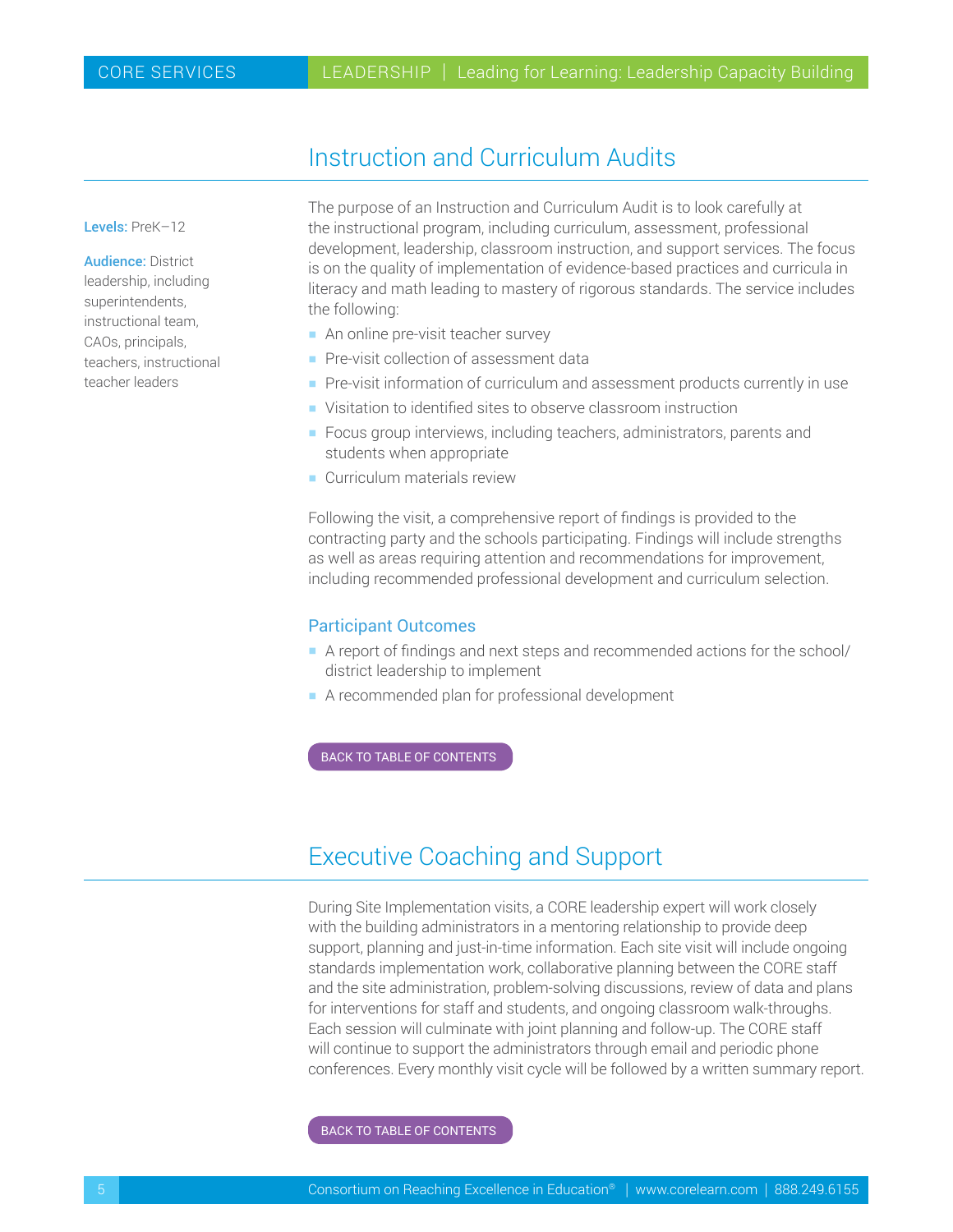<span id="page-5-0"></span>digiCOAC

## digiCOACH Teacher Coaching Platform

Collective teacher efficacy is one of the highest factors influencing student achievement. That's why constructive feedback and targeted coaching is deeply embedded in CORE's work to help sites and districts implement curriculum and improve instruction and learning outcomes.

We have partnered with digiCOACH, an intuitive, online system that allows administrators and instructional coaches to quickly collect data, coach teachers and run reports to improve instruction and professional learning. This simple, powerful system aligns with **CORE Elementary Literacy, CORE Adolescent Literacy** and **CORE Math** to provide a library of highly effective strategies and coaching advice at your fingertips to ensure CORE practices are implemented with fidelity.

#### How does digiCOACH work?

DigiCOACH guides administrators and coaches through the classroom observation process, focusing on look-fors that are evidence-based, observable, objective, and coachable.

Features include:

- $\blacksquare$  Classroom visit data collection
- **Pre-written, research-based commendations and coaching tips**
- Powerful suite of 8 pre-built reports

#### Does CORE offer support services?

CORE will work closely with you to ensure success with the digiCOACH platform, strengthen your site or district's teacher practices, and increase student achievement.

Services include:

#### 1. Leadership Academy

 Receive hands-on training on using digiCOACH and learn best practices for effective coaching in our half-day Leadership Academy Workshop.

#### 2. Calibration Walkthroughs

 Guided walkthroughs with a CORE expert include time for data review, discussion and norming of data to ensure consistent data collection and coaching practices.

#### 3. Site Implementation and Coaching Support

 CORE works with district and school leaders to assess current instructional systems and processes and provide training of evidence-based practices, multi-year job-embedded coaching and curriculum implementation.

Visit [www.corelearn.com/digicoach](http://www.corelearn.com/digicoach) for more information.

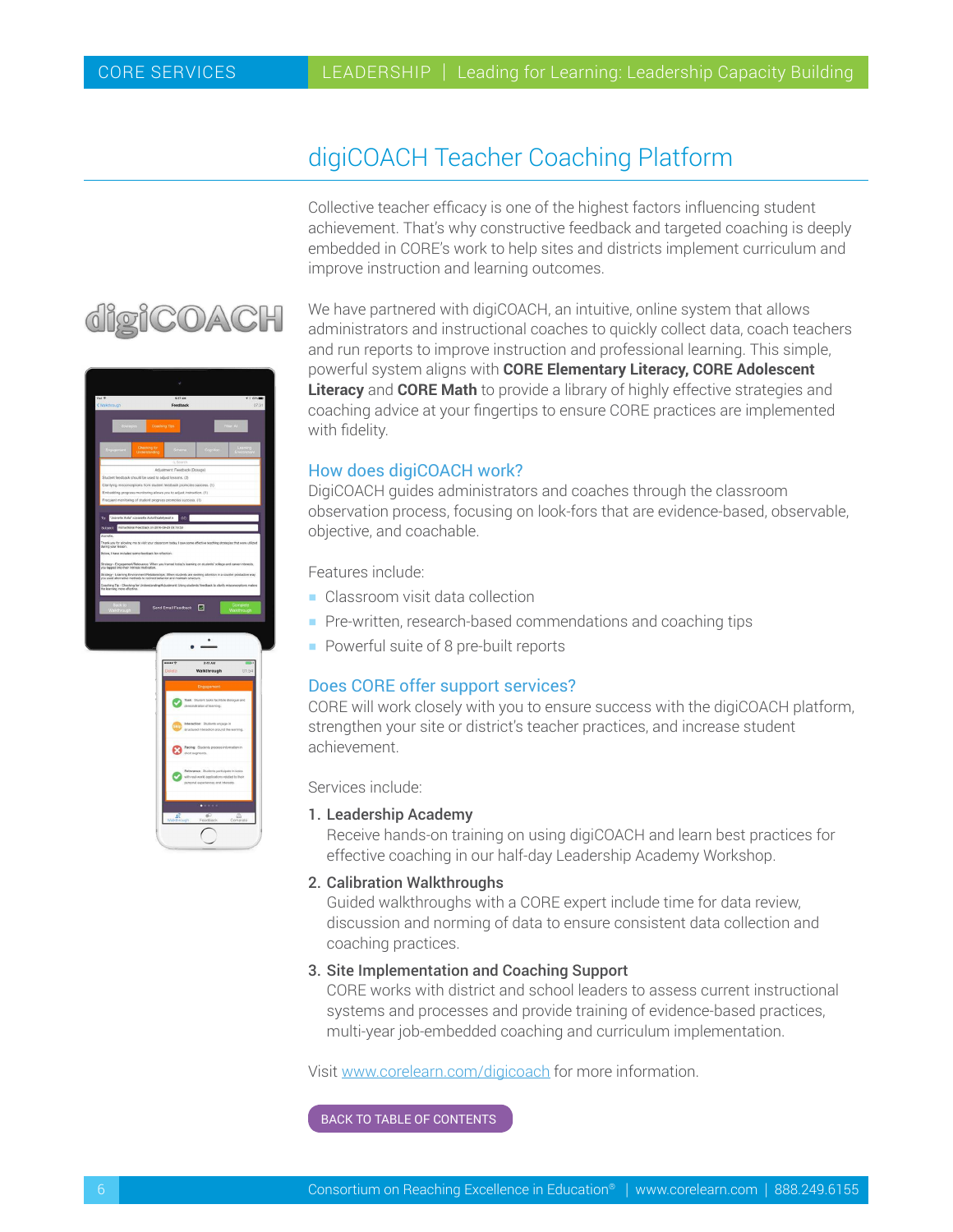## Designing and Implementing Multi-Tiered Systems of Support (MTSS)

<span id="page-6-0"></span>Levels: PreK-12

Audience: School administrators and key school-site leadership team members

Format: Three days, consecutive or separate, depending on the situation

Materials: Participant Resource Guide; CORE's *Teaching Reading Sourcebook;* CORE's *Assessing Reading Multiple Measures;* Internet access will be necessary

This three-day institute is designed to support school leadership teams to implement MTSS as a coordinated PreK–12 system of academic and behavior support designed to ensure that all students get off to a healthy start (prevention) and facilitate early and appropriately intensive evidence-based intervention(s) for students at risk. This institute focuses on academics within MTSS. Beginning with key yet compact background knowledge that differentiates MTSS from Response to Intervention (RtI), including 10 of the most important lessons learned in decades of school-based implementation, the MTSS Institute systematically details the following:

- $\blacksquare$  The key roles of school leaders, including principals and teachers.
- $\blacksquare$  Which school-based teams perform which roles and functions
- **EX Comprehensive and proactive design of coordinated reading and language arts** and mathematics evidence-based instruction and interventions across tiers of increasing intensity, including strategies to increase intensity.
- $\blacksquare$  The use of scientifically sound measures for universal screening to identify students at risk.
- **The use of scientifically sound measures for more frequent progress monitoring for** students in interventions to determine efficacy of the intervention and any changes that might be needed.
- **Processes for determining whether students qualify for special education due to** a specific learning disability, and the creation of more appropriately specific and rigorous individualized education program (IEP) goals.

The MTSS Institute includes selected key readings, opinions of implementation status, and tools to evaluate fidelity of implementation.

#### Daily Content Coverage

Day 1 focuses on what MTSS is and isn't, the similarities and differences between MTSS and Response to Intervention (RtI), and lessons learned in attempts to implement RtI over the last decade. Key roles of site personnel are also covered this day.

Day 2 focuses on the elements in implementing the academic side of MTSS. The morning looks at "what we do," identifying the essential core elements in reading and mathematics; "whom do we support," the use of universal screening to support early identification of students needing additional support; and "how we do it," issues around the logistics of time, size, and duration for intervention. The afternoon also covers the essential element of progress monitoring, the "how do we know an intervention is working."

Day 3 takes a closer look at effective instruction, Tier 3, and special education. Participants also have an opportunity to explore some of the resources identified in the institute. The afternoon focuses on full implementation, issues related to sustaining systems, and a variety of planning tools for school teams.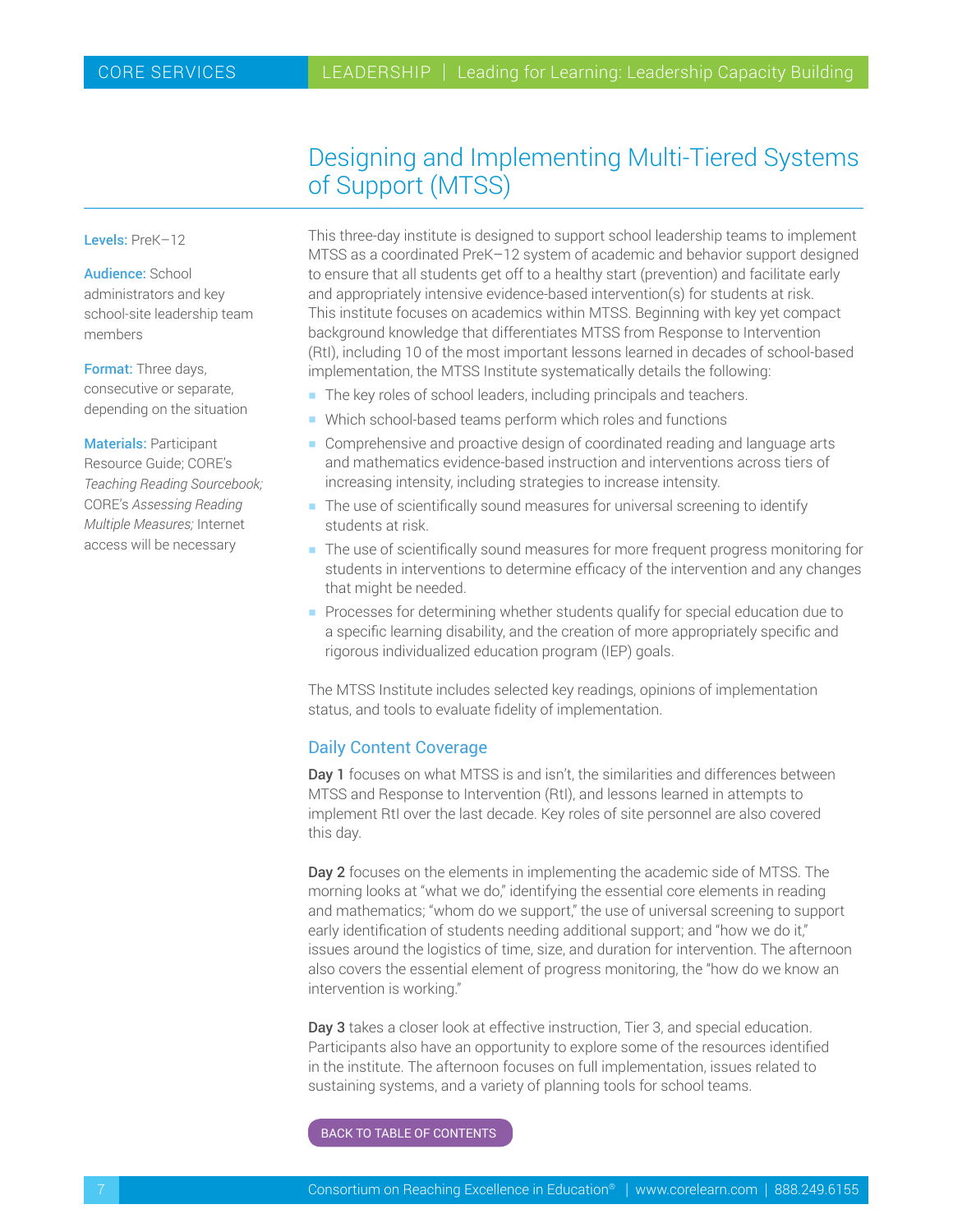## Academic Leader Institute

#### <span id="page-7-0"></span>Levels: K–12

Audience: Superintendents, district administrators, school principals, instructional coaches, and other school leadership team members

#### Format: Three days

Materials: Participant Resource Guide; CORE's *Teaching Reading Sourcebook;* CORE's *Assessing Reading Multiple Measures;* CORE's *Spend Some Time with 1 to 9 — Building Number Sense and Fluency Through Problem Solving for K–8;* CORE's *Spend Some Time with 1 to 9 — Mathematical Challenges for Increasing Number Sense and Fluency in Grades 6-12*

Research shows conclusively that the greatest impediment to sustained change is the lack of consistent and effective implementation support. This institute equips district administrators, site administrators, instructional coaches, and leadership teams with a solid understanding of the issues for leadership focused on program implementation and alignment to state standards. Participants will practice with resources used to analyze data, observe classroom teaching, monitor implementation over time, and plan intervention with teachers and students. The institute also includes research readings that focus on implementation and leadership. This institute can support any evidence-based program a district/ school has adopted.

#### Daily Content Coverage

Day 1 will focus on the role of the instructional leader, implementation science, and the challenges of implementation. Instructional coaching and effective instruction, including an instructional rubric to measure effective instruction will also be a major focus of this day.

Day 2 focuses on the scientific research on reading and mathematics. Assessment, particularly progress monitoring, and data analysis is a focus of the afternoon, including learning a process for leading data meetings.

Day 3 addresses differentiation and MTSS/RtI and professional development, including strategies for evaluating the effectiveness of professional development and ways to build a learning culture. The afternoon will focus on strategies and resources to monitor implementation including classroom observation protocols and also address issues around organizational change and sustainability of implementation efforts.

#### Participant Outcomes

- **H** Understand the leadership issues that impact program implementation.
- $\blacksquare$  Use data to identify what is working and who needs intervention.
- $\blacksquare$  Implement data team meetings as tools to support achievement growth.
- **Complete an on-going self-evaluation of components addressed during the** training.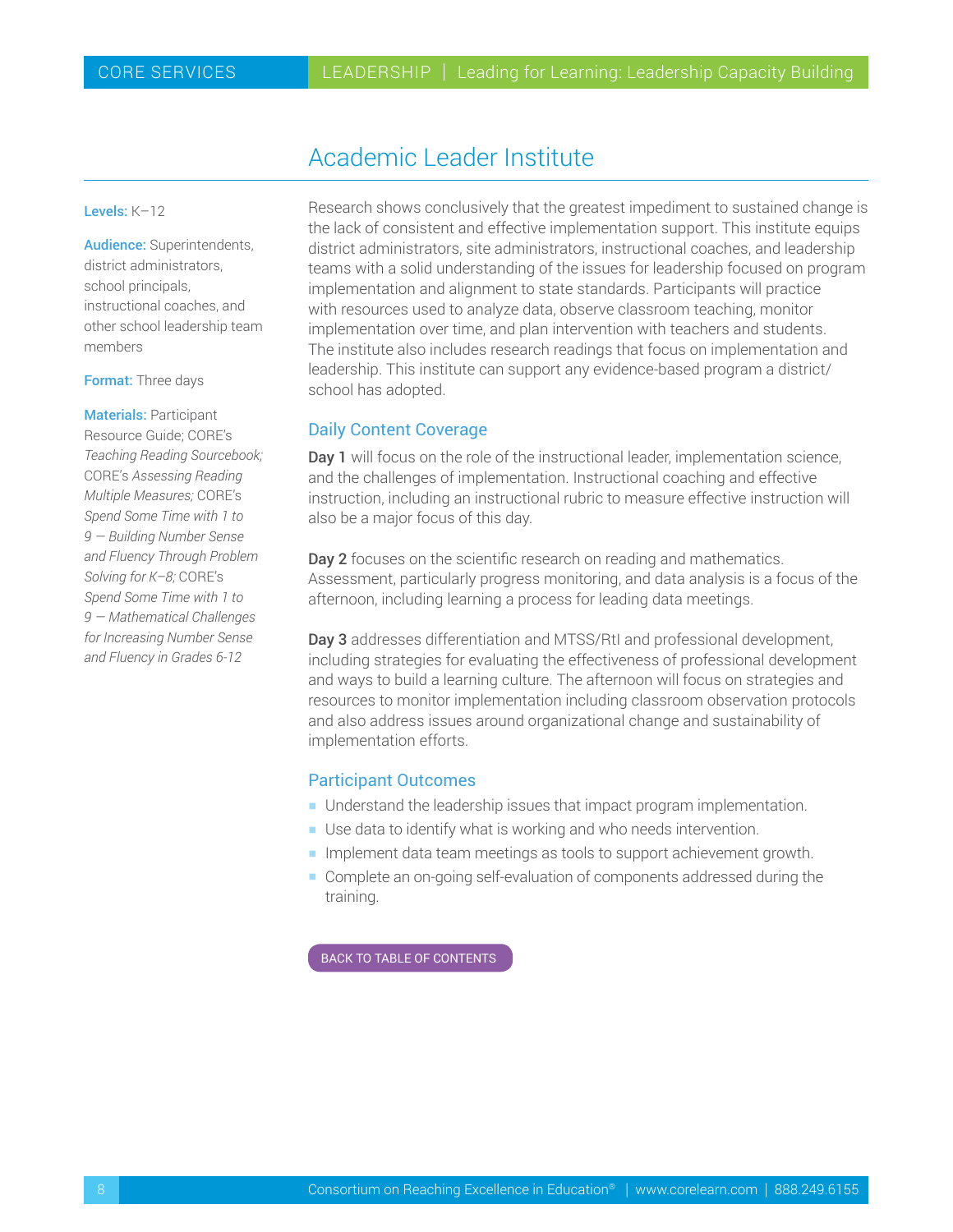## Academic Leader Practicum, Elementary or Adolescent Level

<span id="page-8-0"></span>Levels: PreK-12

Audience: Leadership/ administrators, principals

Format: Three to eight days at selected school venues for walk-throughs and facilitated collaboration

Prerequisite: Previous participation in either Academic Leader Institute or prior district leadership professional development

This series of support sessions and classroom visits provides state and district administrators and school leaders with practice using skills introduced during the Academic Leader Institute. These sessions combine additional professional development with discussion of instructional materials, analysis of assessment data, and actual visits to selected classrooms to observe and practice coaching and feedback. During these visits, content can be applied to any of several widely used textbook series. The client (district, regional organization, or state) selects sites for demonstrations and arranges classroom visits. Practicum days are arranged and budgeted separately from regular Site Implementation Visits. (For individual school clients, practicum work occurs during regular site visits.)

#### Participant Outcomes

- **Gain new skills essential to managing successful academic programs aligned** to state standards.
- $\blacksquare$  Plan how to manage a seamless implementation in conjunction with academic team leaders.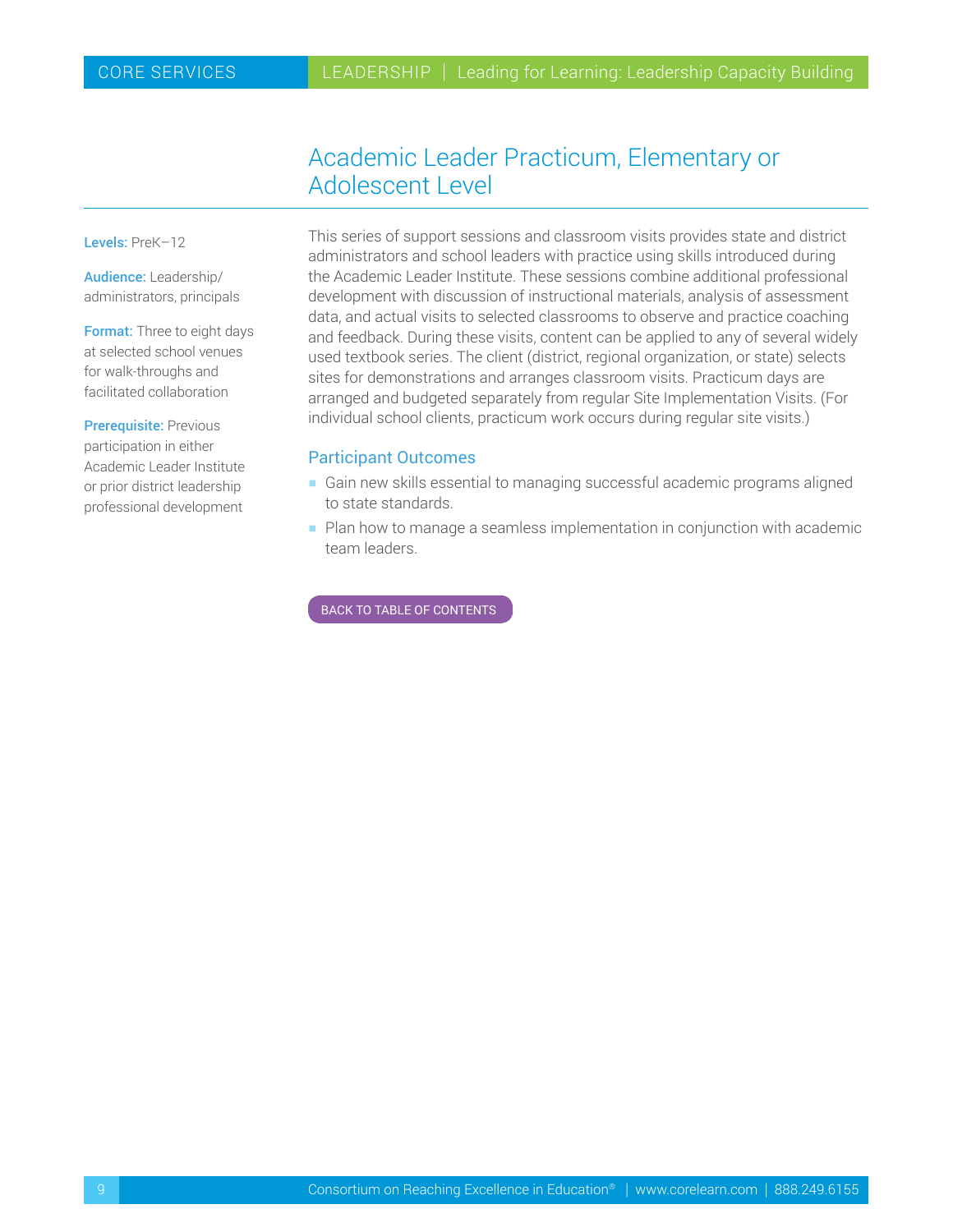# <span id="page-9-0"></span>TRAINING OF TRAINERS AND CERTIFICATIONS

## Sound Beginnings Training of Trainers

Levels: PreK-K educators, administrators

Audience: Early childhood administrators, literacy coaches, special educators, early childhood specialists, and/or PreK lead teachers

Materials: Sound Beginnings Instructor Guide, Sound Beginnings presentation slides (on DVD or memory drive), Participant Resource Guide for Sound Beginnings Training of Trainers, including CORE's Instructor Toolkit

#### **Prerequisite: Prior**

completion of the three-day Sound Beginnings workshop This two-day Training of Trainers provides districts and states the opportunity to build local expertise and capacity in early literacy that will prepare children to enter elementary school ready for state standards-aligned instruction. Following the three-day Sound Beginnings Workshop, the Training of Trainers is intended to provide early childhood administrators, literacy coaches, special educators, specialists and/or lead teachers with the knowledge and skills they need to present and effectively deliver the CORE training Sound Beginnings: A Workshop on Early Literacy within the district. The two-day Training of Trainers will focus on deepening understanding and gaining presentation practice, preparing attendees to present the training to district early childhood program administrators, special educators and specialists, classroom teachers, paraprofessionals, and members of student study teams. During the training, participants will be responsible for presenting, asking questions, and working interactively to prepare. The presenter will focus on challenging content within the Sound Beginnings Workshop and effective presentation methodology. Additionally, a CORE consultant will spend three days working with the district participants from the Training of Trainers session as a follow-up to the training, to address questions and if possible observe presentations to other staff.

#### Outcomes/Deliverables

- Discuss presentation tips and best practices for CORE trainings.
- $\blacksquare$  Practice using the Sound Beginnings Instructor Guide.
- Analyze the content of the Sound Beginnings Workshop, day by day and/or block by block from the presenter's point of view using the provided PowerPoint slides and Instructor Guide, and guided through group discussion.
- **Examen Learn how to best group, troubleshoot, and pace Sound Beginnings content.**
- **Practice planning and delivering selected sessions of Sound Beginnings to a** small group of supportive peers and consultants.
- **Receive feedback, encouragement, and technical support to strengthen delivery** of the Sound Beginnings content.
- **Review the Preschool Classroom Early Literacy Observation Checklist and** follow-up practices to support the teachers whom participants will train in their classrooms.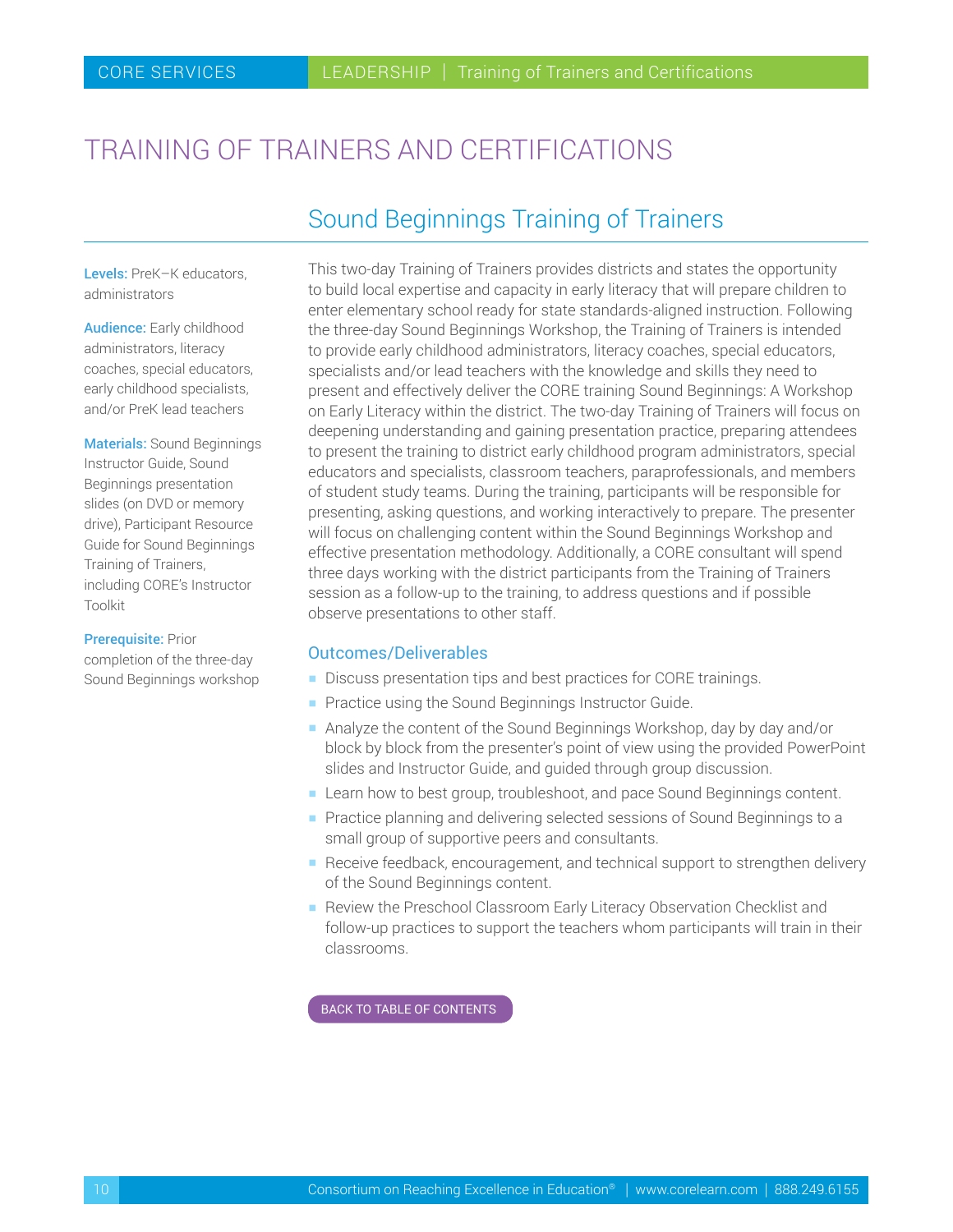## Reading Academy Training of Trainers

<span id="page-10-0"></span>Levels: K–12

Audience: All literacy educators

Format: Four days

Prerequisite: Prior completion of the current Reading Academy workshop This four-day intensive training led by two consultants will prepare attendees to present the CORE Reading Academy to district teachers. During the training, participants will be responsible for presenting, asking questions, and working interactively to prepare. The presenter will focus on challenging content within the Academy and effective presentation methodology. Included within the four days will be a targeted review of selected assessments in *Assessing Reading: Multiple Measures, 2nd Edition.* Presenters will make connections explicit to special education, English learners, and other target populations. Attendees should bring core and intervention texts.

#### Outcomes/Deliverables

The local district will have a cadre of knowledgeable and skillful presenters of the CORE Reading Academy.

The district will build capacity and save money by being able deliver high-quality content from the CORE Reading Academy using CORE's materials, instructor scripts, and PowerPoint presentations.

Licenses: Following successful completion of the training event and the on-site follow-up, districts/schools receive licenses to redeliver CORE events.

*To become a Certified CORE Associate Trainer, in addition to the Training of Trainers course noted above, participants will receive four to eight days (depending on number of in-district trainers) of in-district support and mentoring from CORE experts and will be observed delivering their first in-district Reading Academies. Upon completion, participants receive CORE Certified Trainer status. Call for details.*

*Note: A shorter Training of Trainers may be provided to go with the three-day Reading Fundamentals Course*

#### **Materials**

Participants receive the following:

- **Training of Trainers Participant Resource Guide**
- The Instructor Notebook, which contains agendas and presentation scripts, and Participant Resource Notebook
- **PowerPoint presentation slides on a flash drive**
- $\blacksquare$  Participants bring materials from the prerequisite course to the Training of **Trainers**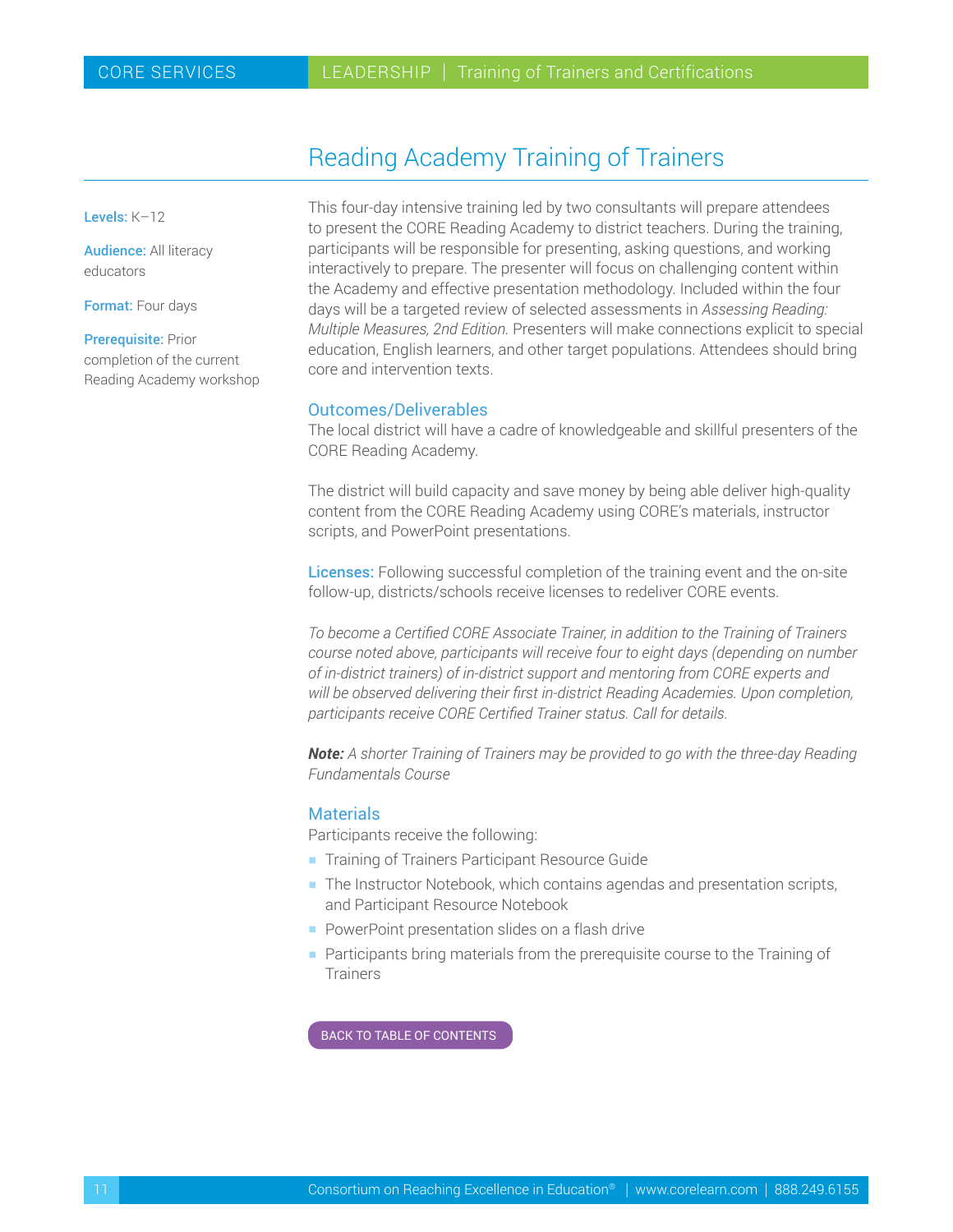## Adolescent Solutions Training of Trainers

<span id="page-11-0"></span>Levels:  $6-12$ 

Audience: Intervention teachers, English learner teachers, special education teachers, reading teachers, and coaches

Format: Three days

Prerequisite: Prior

completion of the current Adolescent Solutions workshop

This three-day intensive training led by two consultants will prepare attendees to present the CORE Adolescent Solutions course to district teachers. During the training, participants will be responsible for presenting, asking questions, and working interactively to prepare. The presenter will focus on challenging content within the Academy and effective presentation methodology. Included within the four days will be a targeted review of selected assessments in Assessing Reading: Multiple Measures, 2nd Edition. Presenters will make connections explicit to special education, English learners, and other target populations. Attendees should bring core and intervention texts.

#### Outcomes/Deliverables

The local district will have a cadre of knowledgeable and skillful presenters of the CORE Adolescent Solutions course.

The district will build capacity and save money by being able deliver high-quality content from the CORE Reading Academy using CORE's materials, instructor scripts, and PowerPoint presentations.

Licenses: Following successful completion of the training event and the on-site follow-up, districts/schools receive licenses to redeliver the CORE event.

*To become a Certified CORE Associate Trainer, in addition to the Training of Trainers course noted above, participants will receive four to eight days (depending on number of in-district trainers) of in-district support and mentoring from CORE experts and will be observed delivering their first in-district Adolescent Solutions. Upon completion, participants receive CORE Certified Trainer status. Call for details.*

#### **Materials**

Participants receive the following:

- **Training of Trainers Participant Resource Guide**
- **-** The Instructor Notebook, which contains agendas and presentation scripts, and Participant Resource Notebook
- **PowerPoint presentation slides on a flash drive**
- $\blacksquare$  Participants also bring with them the materials they received as participants in the actual training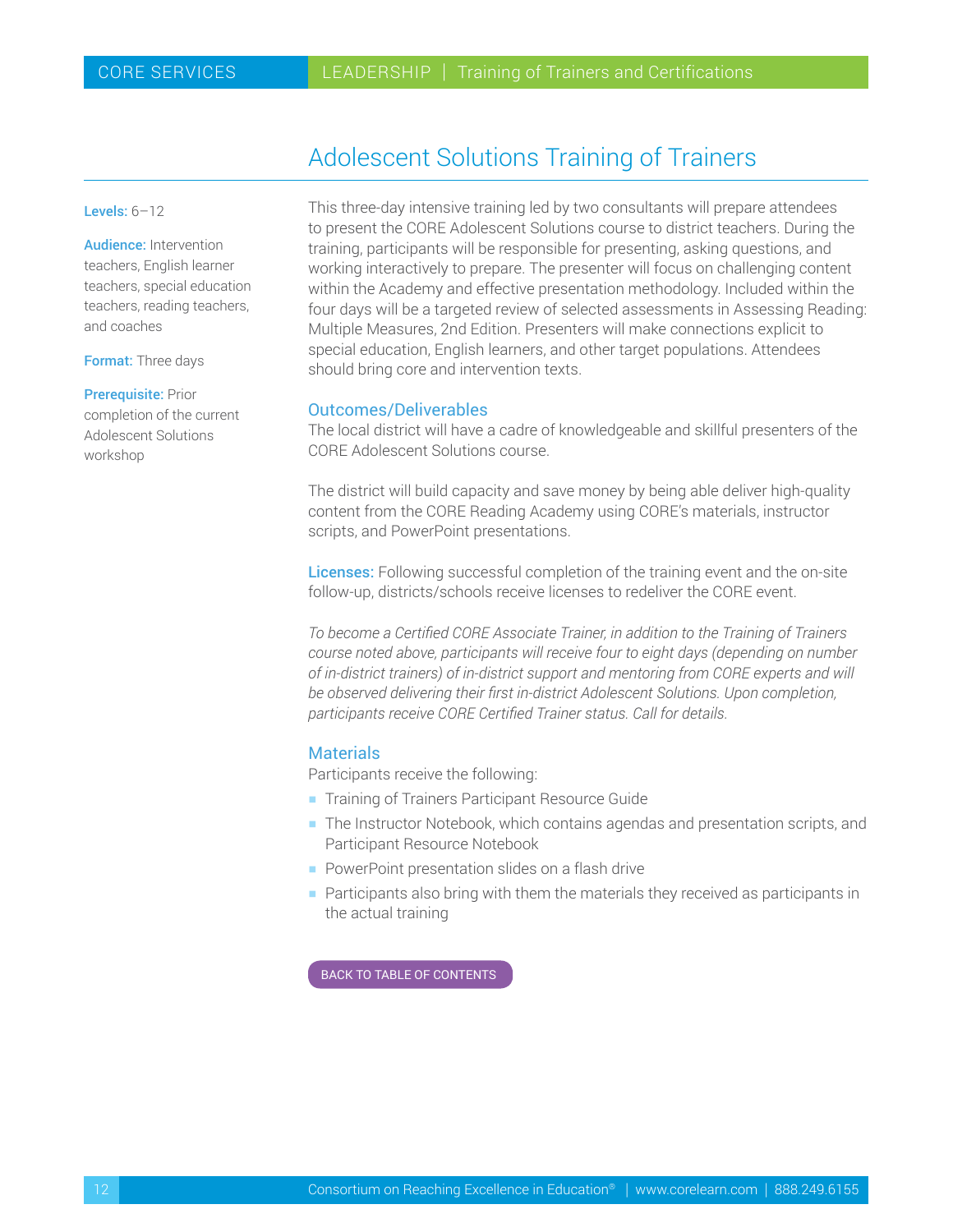## CORE Certified Trainer Program — Math Math Academy Training of Trainers

<span id="page-12-0"></span>Levels: K–12

Audience: All math educators

Format: Four days

Materials: Instructor Resource Guide, Training of Trainers Participant Resource Guide, PowerPoint presentation slides, one professional book, *Principals to Actions, Ensuring Mathematical Success for All* from NCTM

Prerequisite: Prior completion of the corresponding five-day Math Academy workshop This four-day intensive training will prepare attendees to present the CORE Math Academy (Elementary, Middle, or High School Academy) to district teachers. During the training, participants will be responsible for presenting, asking questions, and working interactively to prepare. The trainer will focus on challenging content within the Academy and effective presentation methodology. Presenters will make connections explicit to special education, English learners, and other target populations. Attendees should bring core and intervention texts.

#### Outcomes/Deliverables

The local district will have a cadre of knowledgeable and skillful presenters of the CORE Math Academy.

The district will build capacity and save money by being able deliver high-quality content from the CORE Math Academy using CORE's materials, instructor scripts, and PowerPoint presentations.

Licenses: Following successful completion of the training event and the on-site follow-up, districts/schools receive licenses to redeliver CORE events.

*To become a Certified CORE Associate Trainer, in addition to the Training of Trainers course noted above, participants will receive six days of in-district support and mentoring from CORE experts and will be observed delivering their first in-district Math Academies.*

#### **Materials**

Participants receive the following:

- **Training of Trainers Participant Resource Guide**
- $\blacksquare$  The Instructor Notebook, which contains agendas and presentation scripts, and Participant Resource Notebook
- **PowerPoint presentation slides**
- One professional book: *Principals to Actions, Ensuring Mathematical Success for All from NCTM*
- $\blacksquare$  The agency (district or state) receives materials for participants in locally delivered events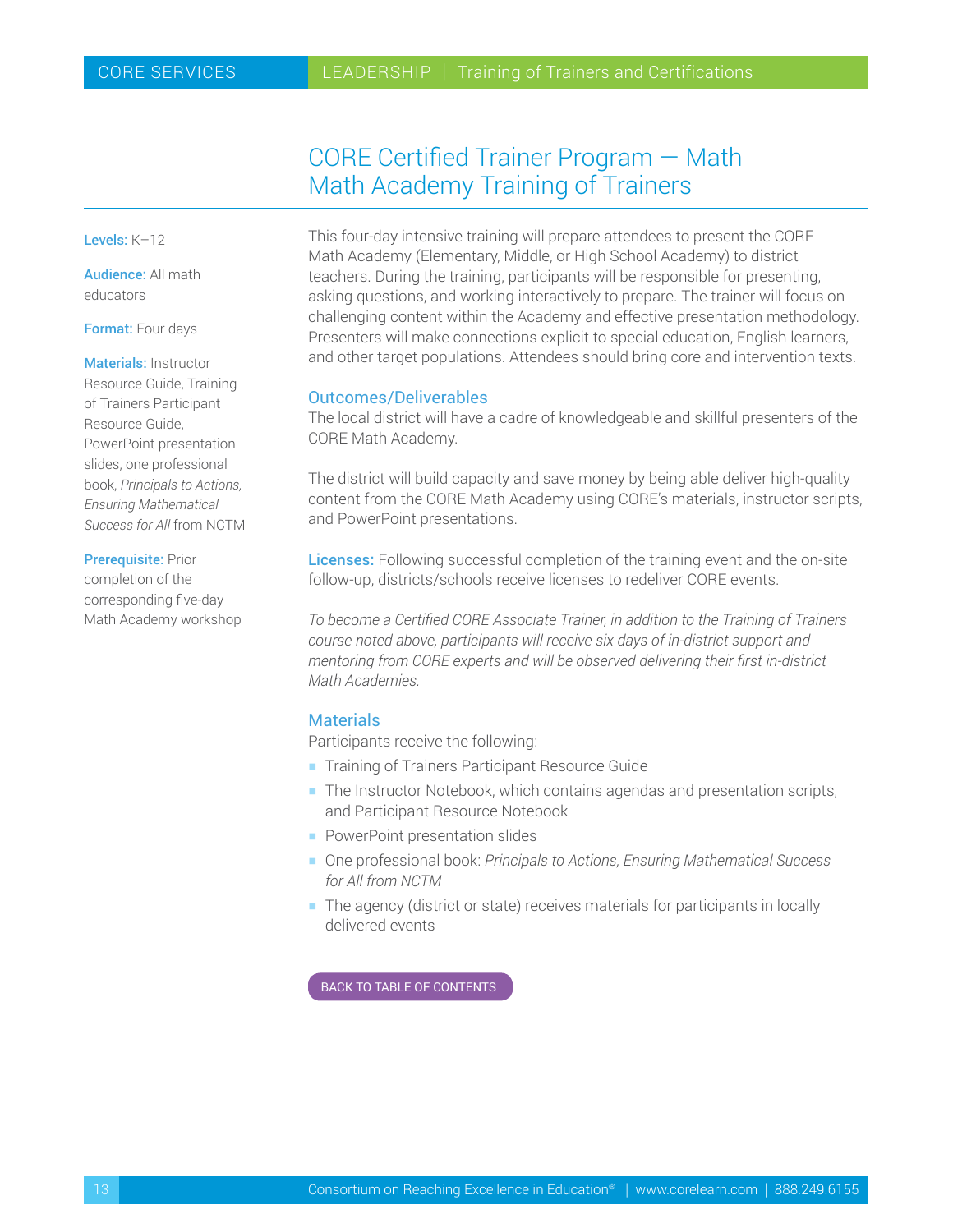# <span id="page-13-0"></span>SITE IMPLEMENTATION AND COACHING SUPPORT SERVICES

## Site Implementation and Coaching Support Services for Sustainable Improvement in Literacy and Mathematics

#### Levels: PreK-12

Audience: Specific services are determined during planning for each visit. The principal or site administrator and other instructional leaders are requested to participate in all visits.

Format: The needs of each school determine the focus of visits. Four to 14 days are recommended.

#### CORE Site Implementation, Standards Alignment, and Consultation

Research and CORE's own experience have shown that coaching and support are vital for professional development to be effective. CORE's Site Implementation, Standards Alignment, and Consultation are essential components of CORE expert support. Site assistance is provided in tandem with whole district implementation to develop a seamless system that ensures equity across all sites. Specific content is determined in consultation between CORE and the school and/or district leadership. During the site visit, CORE Educational Consultants work informally with small groups of teachers, coaches, and administrators.

Site visits and/or demonstration site visits provide the following important services:

#### **Collaborative Planning**

The first CORE site visit is a crucial planning day to identify specific implementation issues and plan for organization, resources, and support needs. A CORE Educational Consultant initiates or reviews your comprehensive school literacy and/or mathematics plan, including organization of instruction, implementation of a multi-tiered model, student grouping, time allocations, materials, personnel usage, and planned staff development. In addition, the Consultant helps you develop a pacing calendar. The Consultant conducts initial walk-through visits to classrooms. This session should include your leadership team.

#### **Classroom Teacher Coaching, Lesson Study, Program Planning**

The Consultant provides a number of services directly to classroom teachers. With the local coach, she or he coaches classroom teachers based on direct observation and feedback. The Consultant also conducts collaboratively planned demonstration lessons, using your adopted materials. With the coach, the Consultant works with small groups of teachers to plan grade-level grouping and interventions based on analysis of assessment data. The Consultant also works with small groups of teachers to provide review and deeper understanding of adopted instructional materials, resolve implementation issues, and provide coaching on implementing effective instructional techniques. The number of classrooms and teachers visited during any one day depends on the priorities of the school leadership and the specific issues the Consultant needs to address.

#### **Multi-tiered System of Supports/ Response to Instruction and Intervention**

A CORE Consultant can provide support with data analysis, planning for robust materials and appropriate assessments, and goal setting and problem solving.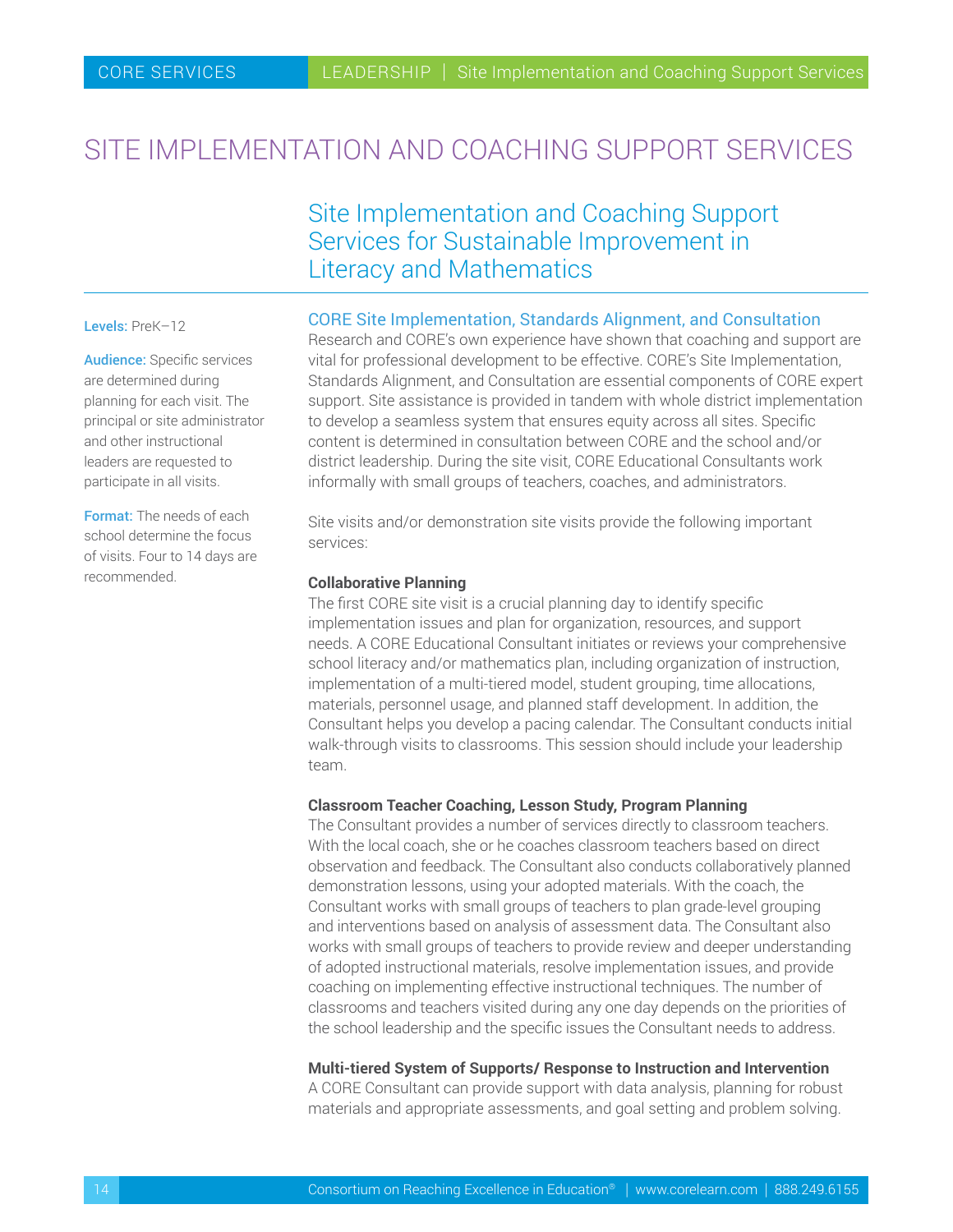#### **Executive Coaching**

For school administrators, the Consultant provides personal coaching sessions that combine professional development with a discussion of instructional materials and visits to selected classrooms to calibrate observations and monitor program implementation. The Consultant works closely with the building administrator to ensure he or she understands how the instructional program is designed, what effective implementation of a core curriculum and supplemental intervention programs looks like, and how to use data to leverage improved achievement. Through regular classroom walk-throughs and facilitated sessions, the CORE Consultant supports the building leadership to have the knowledge, tools, and confidence to lead sustained literacy and/or mathematics improvement efforts.

#### **Mentored Practice for Coaches**

Part of the site visit allocation is devoted to building expertise of coaches and teacher leaders. The Consultant mentors the coaches as they model lessons, observe and debrief teachers, conduct data study sessions, and analyze test data. The Consultant assists the coaches to facilitate on-site collaborative conversations and develop solutions to implementation challenges.

#### **Alignment of Instruction to Standards**

The CORE Consultant will work with staff to map instruction and your curriculum materials to ensure tight alignment of instruction to your state standards.

#### **Assessment Support**

Regular use of screening and progress-monitoring data can make intervention planning dramatically more effective. The Consultant provides assistance in the use of assessment instruments, including diagnostic data, screening and progressmonitoring instruments, both CBM and curriculum-embedded assessments. The Consultant works closely with teachers, the principal, curriculum specialists, and coaches to show them how to analyze the data to plan student groupings and specific interventions. Teachers who have learned to incorporate such data into their teaching practice frequently respond positively to the growth they see in their own students' reading and/or mathematics proficiency.

#### **Implementation of Scientifically-based Instructional Materials**

The Consultant can provide, if needed, help with an analysis of your program needs and your choice of the optimal program. Since CORE does not publish instructional materials and is not aligned with any one textbook publisher, the Consultant can provide impartial advice. The CORE Consultant team is familiar with many comprehensive, intervention, and supplemental materials supported by scientific research.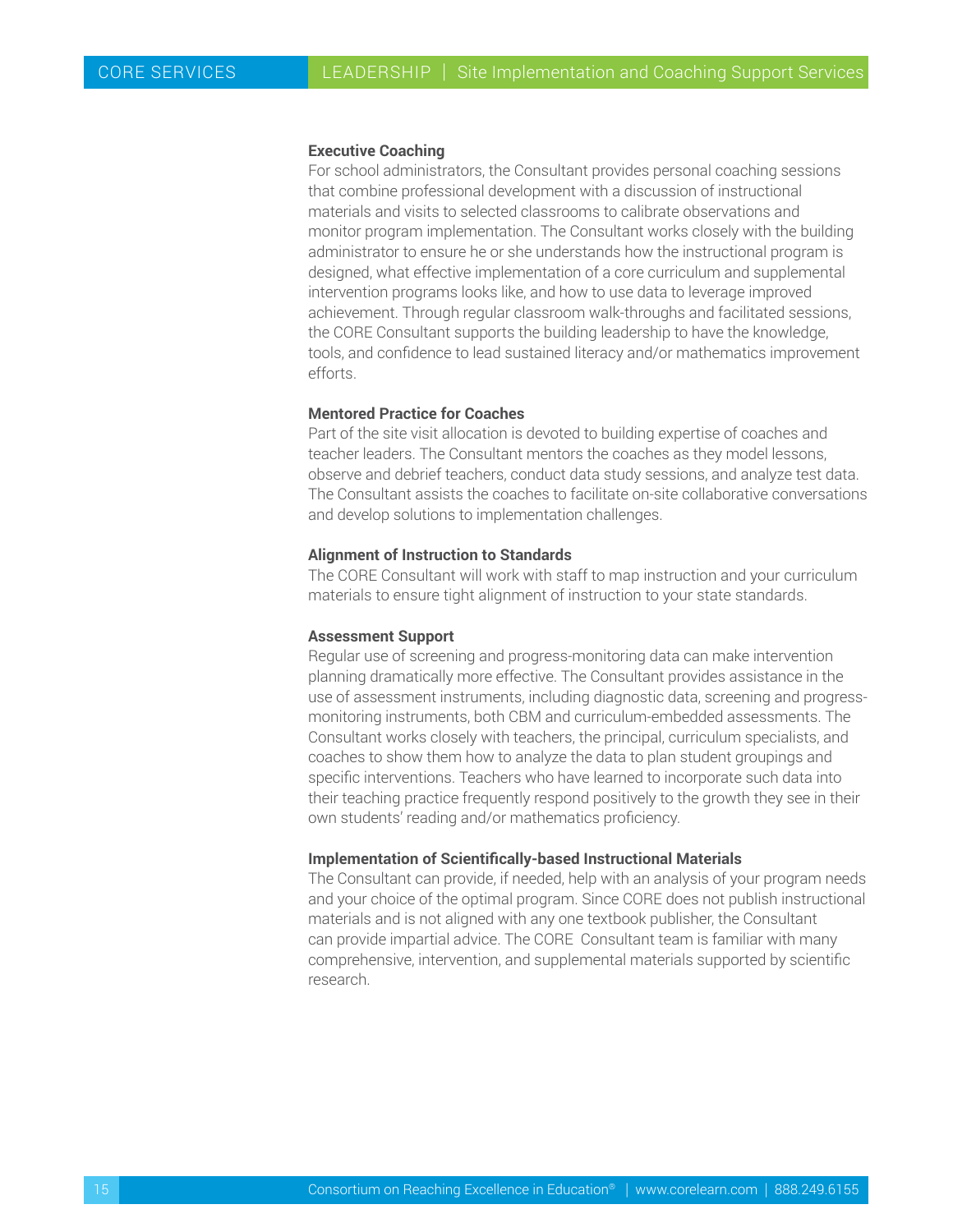#### **Specialized Program Review Sessions for Preschool, Elementary School, or Middle/High School Intervention or Core Programs**

The Consultant can provide a two-day customized review and refresher for teachers new to a program. A third day can focus on setting up the classrooms. Following initial publisher training, the CORE Consultant will work for two days with elementary or middle/high school staffs by grade level or team to review routines as follows:

Day 1: Preschool, K, and grade 1, each for three hours

Day 2: Grades 2–3 and 4–6, each for three hours

For middle/high school intervention programs, teachers may be supported in teams.

#### **Demonstration Site Implementation and Practice**

When CORE is supporting the implementation of a comprehensive, district-wide literacy and/or mathematics approach, selected sites are identified by the district to serve as the venues for district literacy and/or math specialist, coach, and site and district administrator practice. During visits to demonstration sites, district leadership will practice their observation skills, calibrate observations, observe model lessons, and observe data study. Coaches will practice their coaching skills together and also calibrate observations and practice model lessons.

CORE has partnered with digiCOACH to provide administrators and instructional coaches with a simple, powerful platform to facilitate the development of teachers' instructional skills and inform job-embedded professional learning. The CORE Elementary Literacy, CORE Adolescent Literacy and CORE Math editions align with CORE's framework for teaching reading and math. When used as part of a teacher coaching program, digiCOACH can enhance:

- Walkthroughs: Leverage high-yield walkthrough strategies while effortlessly collecting data during classroom visits.
- Coaching: Highlight effective teaching behaviors and provide pre-written, evidence-based commendations and coaching tips.
- $\blacksquare$  Reporting: Review a powerful suite of reports to identify trends across a site or district to inform conversations with PLCs.

[Learn more](#page-5-0) about using digiCOACH to ensure the ongoing success of literacy and/or mathematics improvement efforts.

#### **Off-site Continued Support**

Through a combination of on-site, phone and email support, reports, and development of client resources (agendas, planning templates) the Consultant manages the CORE program of services closely with site administrators and teacher leaders, and serves as the liaison to CORE.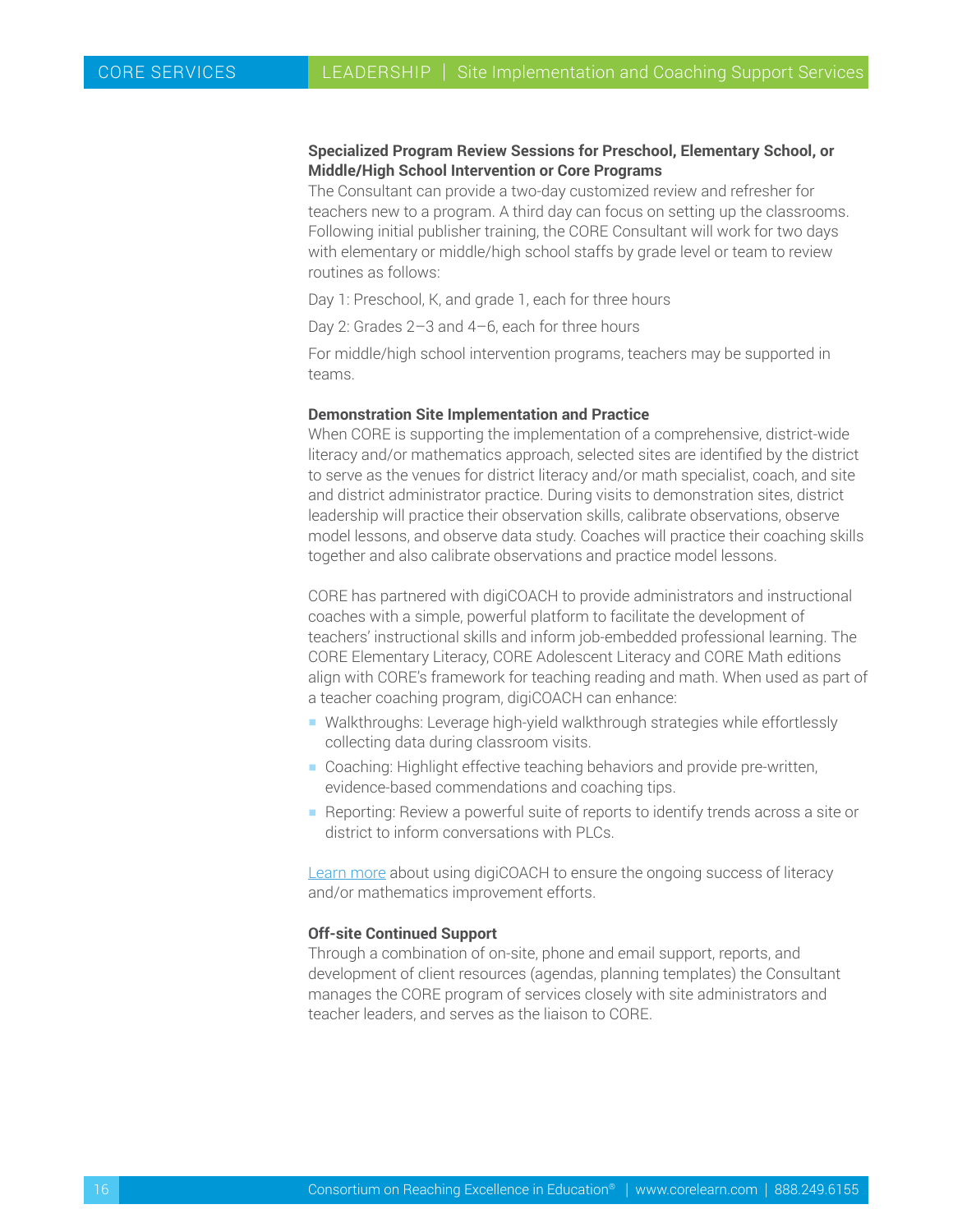#### Participant Outcomes

- **H** Identify specific implementation issues and plan for organization, resources, and support needs.
- Deepen the expertise of school leaders through training on instructional materials and assessment, as well as visits to selected classrooms to observe instruction and practice coaching and feedback.
- **Improve classroom instruction as the CORE Consultant models lessons in** classrooms and conducts classroom observations and coaching
- $\blacksquare$  Help teachers more deeply understand adopted instructional materials and resolve implementation-related issues.
- $\blacksquare$  Enable all instructional staff to use data to plan student groupings and interventions.
- Help coaches learn to analyze test data, facilitate on-site collaborative conversations, and develop solutions to implementation challenges.
- **-** Alignment of instruction to standards.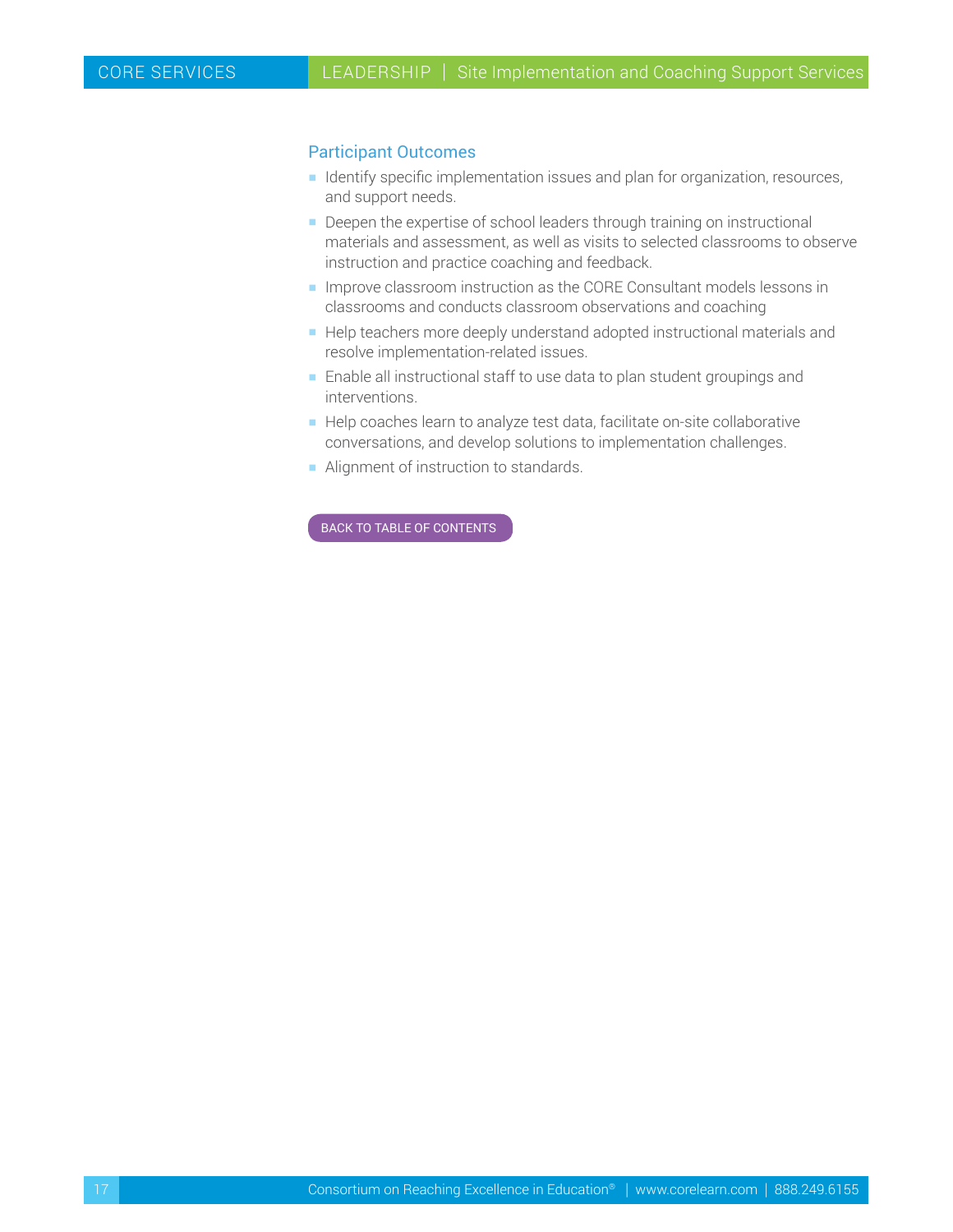## Standards Mapping Facilitated Work Group, ELA and Mathematics

#### <span id="page-17-0"></span>Levels: K–12

Audience: Classroom teachers, literacy coaches, district and school leadership, and specialists

Format: Half day to a full day, often attached to site visits or other half-day sessions

Materials: Participants provide their own set of standards and their existing textbook and other text resources. Presentation packet provided by CORE.

This working session is not intended to be a workshop, but rather a roll-up-yoursleeves work group that provides a framework for Curriculum teams to map programs/courses/units of instruction to the standards. Participants will identify how the standards are addressed in their units of instruction, and identify gaps, grade-level shifts, and extraneous content in their programs. Participants will complete a series of activities to analyze how units of instruction within their programs address and accomplish the standards.

#### Participant Outcomes

- Describe how to map ELA and Math programs/courses to the standards.
- **I** Identify which standards are covered in a specific program or unit(s) of instruction and if and where gaps occur.
- **H** Identify unnecessary content in a program/course or content that has been moved to other grades/courses.
- $\blacksquare$  Connect the standards to important subskills and prior knowledge and insure these are included in planned instruction.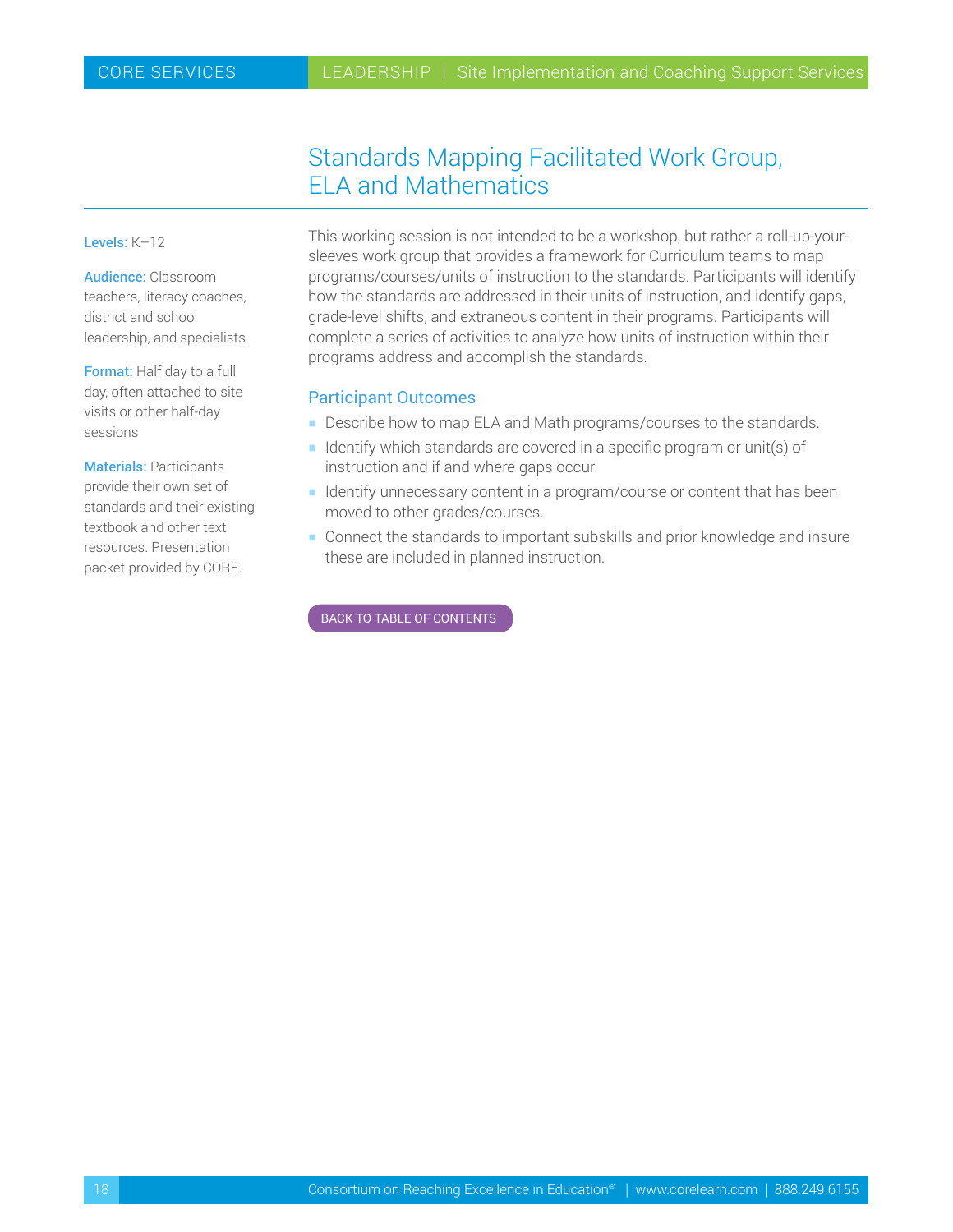## Program Planning: Connecting Objectives, Assessments, and Key Topics

#### <span id="page-18-0"></span>Levels: K–12

Audience: Administrators, all content-area teachers, coaches, and specialists

Format: One day

Materials: Participant Resource Guide

This content may be part of a site visits or may be presented as a workshop depending on district/school need. It is designed to prepare teachers for coherent and effective instruction by focusing on the connections between objectives, assessments, and key learning topics for nine or more weeks of instruction.

The service emphasizes the following:

- $\blacksquare$  Identifying key concepts and skills
- $\blacksquare$  Articulating clear, measurable objectives
- $\blacksquare$  Connecting objectives to standards
- $\blacksquare$  Identifying or developing assessments to match objectives
- $\blacksquare$  Understanding the development of concepts and skills within the course curriculum
- $\blacksquare$  Planning to address areas of weakness if needed in the curriculum
- $\blacksquare$  Anticipating and preparing for common misconceptions and issues

#### Participant Outcomes

- Develop an outline or plan for instruction based on your curriculum.
- $\blacksquare$  Describe objectives that are aligned with standards.
- $\blacksquare$  Identify assessments that are aligned with objectives.
- $\blacksquare$  Prepare for teaching by understanding the key concepts and skills that must be learned, the common misconceptions to be addressed, and how assessments will be used to evaluate and guide instruction.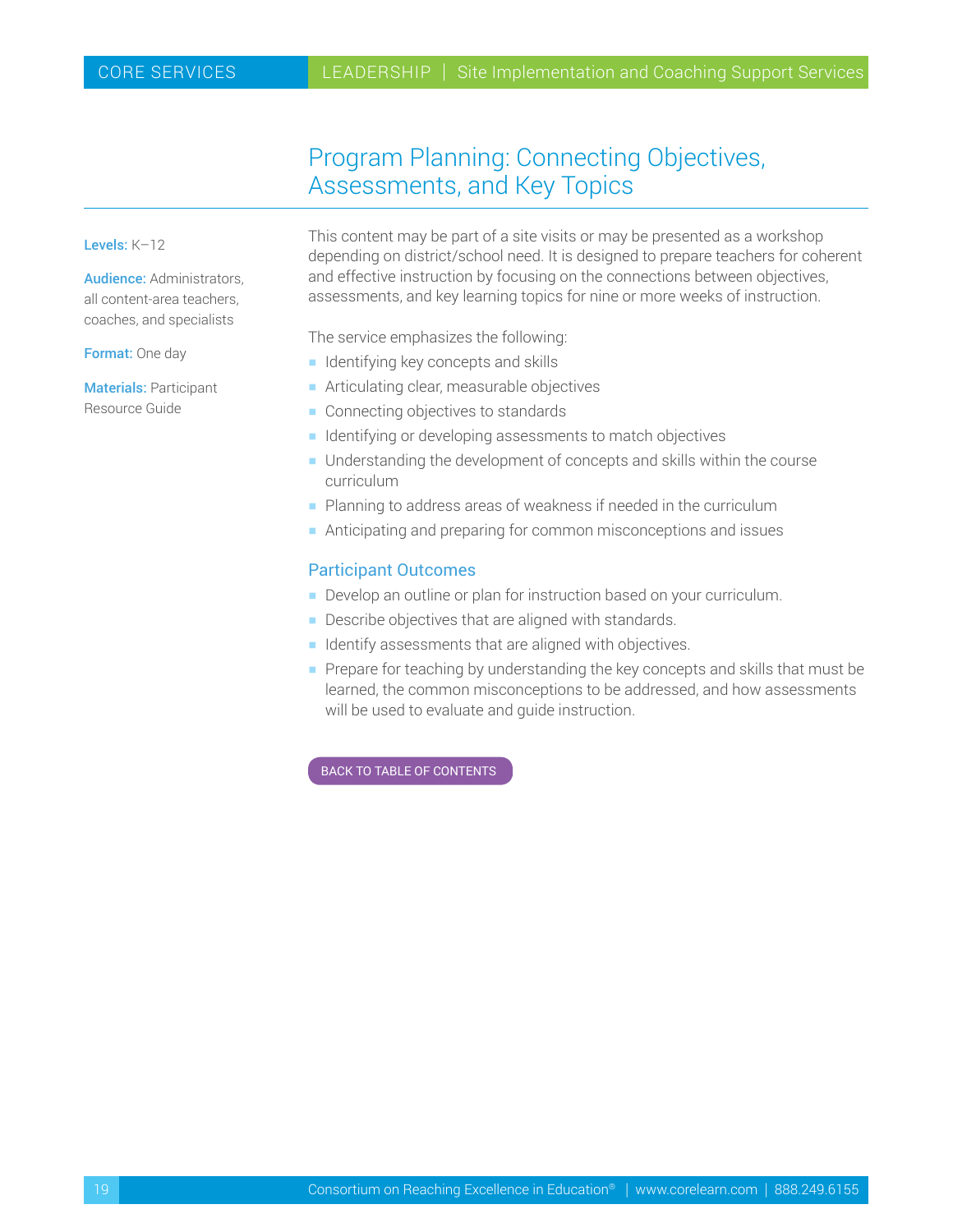# <span id="page-19-0"></span>SUCCESS STORIES

## Educator Professional Learning that Leads to Sustained Improvement in Student Achievement

CORE has helped elementary, middle and high schools across the country build their instructional practices and improve reading, writing, language, and math results by equipping administrators and teachers with the knowledge and skills they need to implement effective, evidence-based classroom practices that result in sustainable academic excellence.